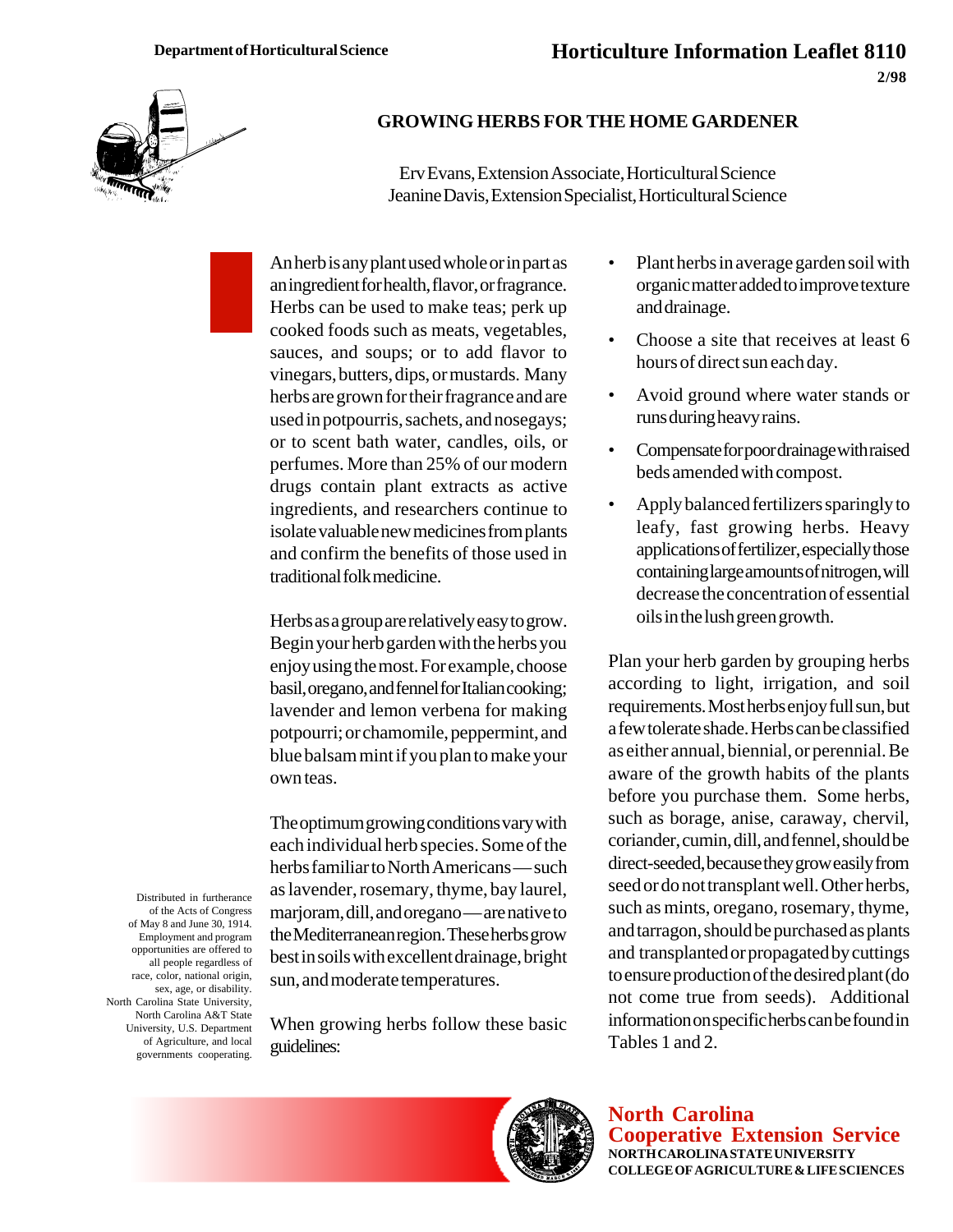| Table 1. Growing Requirements, Propagation and Uses of Annual Herbs |                                      |                 |                      |                                                                                                            |                                                                                                                                                   |
|---------------------------------------------------------------------|--------------------------------------|-----------------|----------------------|------------------------------------------------------------------------------------------------------------|---------------------------------------------------------------------------------------------------------------------------------------------------|
| <b>Plant</b>                                                        | Height                               | <b>Spacing</b>  | Light<br>Requirement | Propagation                                                                                                | <b>Uses</b>                                                                                                                                       |
| Anise<br>Pimpinella anisum                                          | 24"                                  | $10$ "          | Sun                  | Grow from seed.                                                                                            | Leaves in soups, sauces, and salads; oil for<br>flavoring; seeds for seasoning cakes, breads, and<br>cookies.                                     |
| Basil, sweet<br>Ocimum basilicum                                    | $\overline{20}$ to $\overline{24}$ " | $6$ to $12"$    | Sun                  | Grow from seed; grow<br>transplants for early-season<br>harvest.                                           | Leaves in soups, stews, pasta sauce, poultry and<br>meat dishes; flavors vinegar; teas.                                                           |
| Borage<br>Borago officinalis                                        | $1$ to $3'$                          | $\overline{12}$ | Sun                  | Grow from seed; self-sowing.                                                                               | Edible flower; leaves in salads, teas, and<br>sandwiches; attracts bees.                                                                          |
| Calendula (Pot Marigold)<br>Calendula officinalis                   | 12"                                  | 12 to 18"       | Sun, partial shade   | Grow from seed.                                                                                            | Flower petals give color to soups, custards, and<br>rice;cookies; vinegars; crafts.                                                               |
| Caraway<br>Carum carvi                                              | $\overline{12}$ to $\overline{24}$ " | $\overline{10}$ | Sun                  | Grow from seed; biennial seed<br>bearer, some cultivars are<br>annual seed bearers.                        | Leaves in salads, teas, stews, and soups; seeds for<br>flavoring cookies, breads, salads, and cheeses;<br>roots can be cooked.                    |
| Chamomile, sweet false<br>Matricaria recutita                       | 1 to $2\frac{1}{2}$                  | $4$ to 6"       | $\overline{S}$ un    | Grow from seed.                                                                                            | Tea, potpourris, garnish, crafts.                                                                                                                 |
| Chervil<br>Anthriscus cerefolium                                    | $1\frac{1}{2}$ to $2$ <sup>*</sup>   | 15"             | Partial shade        | Sow seeds in early spring;<br>does not transplant well, not<br>heat tolerant; needs light to<br>germinate. | Leaves in salads, soups, and sauces; teas; butters.                                                                                               |
| Coriander (cilantro)<br>Coriandrum sativum                          | $24$ " to $36$ "                     | $12$ to $18$ "  | Sun, partial shade   | Grow from seed; goes to seed<br>quickly, so plant frequently.                                              | Entire plant is edible; leaves in stews and sauces;<br>stems flavor soups and beans; seeds in sauces and<br>meat dishes, potpourris, and sachets. |
| Dill<br>Anethum graveolens                                          | $3$ to $5'$                          | 3 to 12"        | Sun, partial shade   | Sow seed early spring.                                                                                     | Teas; seasoning for butter, cakes, bread, vinegars,<br>soups, fish, pickles, salads, etc.; flowers in crafts.                                     |
| Nasturtium<br>Tropaeolum spp.                                       | 15"                                  | 6"              | Sun                  | Grow from seed; does not<br>transplant well.                                                               | Leaves, stems, and flowers have a peppery taste;<br>use in salads.                                                                                |
| Parsley<br>Petroselinum crispum                                     | 6 to 18"                             | 6"              | Sun                  | Sow seed early spring; slow<br>to germinate; soak in warm<br>water; is a biennial grown<br>as an annual.   | Garnish; flavoring for salads, stews, soups, sauces,<br>and salad dressings.                                                                      |
| Perilla<br>Perilla frutescens                                       | 36"                                  | $3$ to $6$ "    | Sun                  | Grow from seed.                                                                                            | Decorative plant; flavoring oriental dishes.                                                                                                      |
| Summer savory<br>Satureja hortensis                                 | $12$ to $18$ "                       | 10 to $12$ "    | $\overline{S}$ un    | Sow seed in early spring, cuttings.                                                                        | Mild peppery taste; used with meat, cabbage, rice,<br>and bean dishes, stuffings, teas, butters, vinegars.                                        |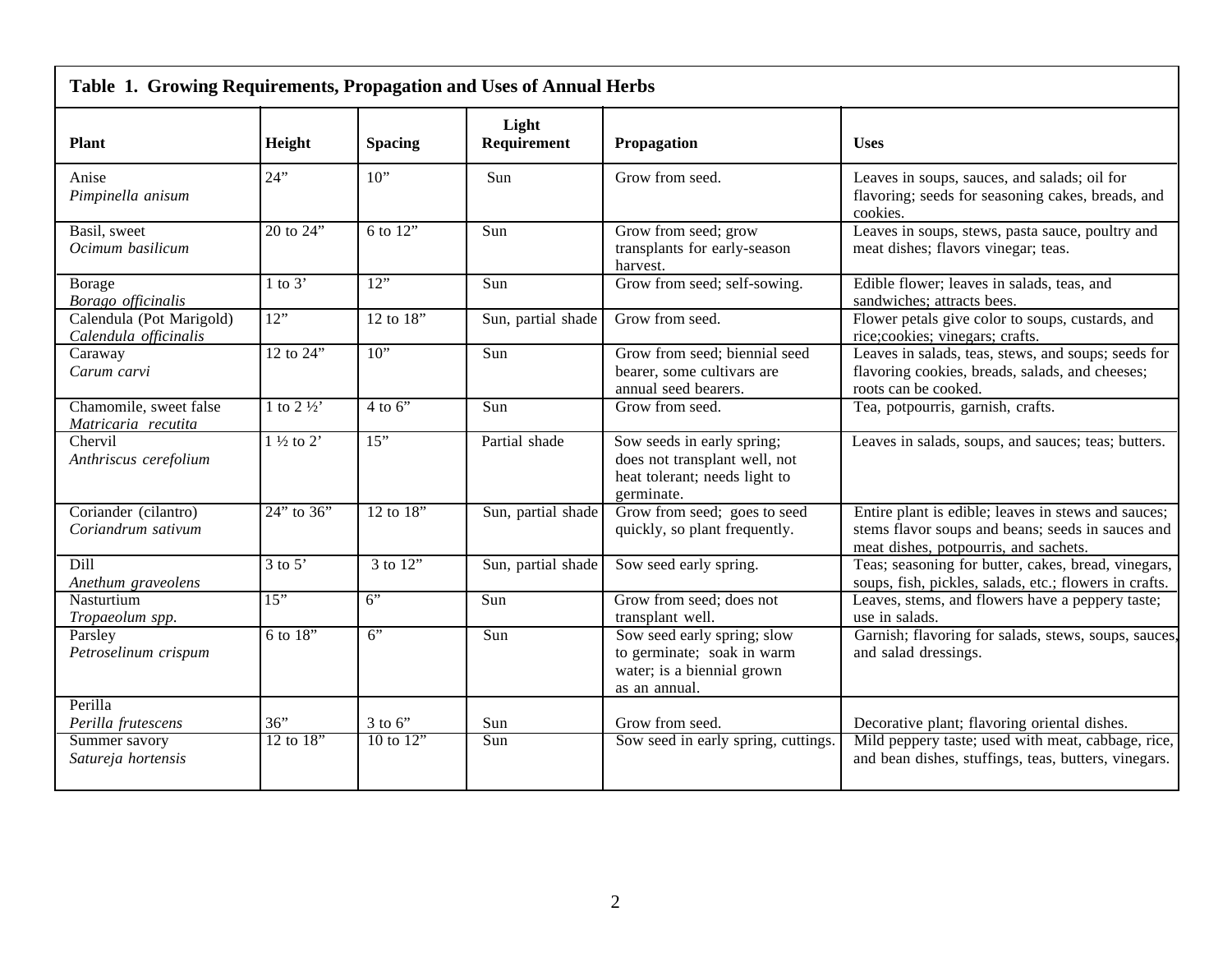| Common name/<br>Scientific name       | Height                           | <b>Spacing</b>                     | Light<br>Requirement                     | Propagation                                                        | <b>Uses</b>                                                                                                                                         |
|---------------------------------------|----------------------------------|------------------------------------|------------------------------------------|--------------------------------------------------------------------|-----------------------------------------------------------------------------------------------------------------------------------------------------|
| Angelica<br>Angelica archangelica     | 2 to $3'$                        | 3'                                 | Partial shade                            | Grow from seed.                                                    | Stems raw or in salads; leaves in soups and stews;<br>teas; crafts; closely resembles poisonous water<br>hemlock.                                   |
| Anise hyssop<br>Agastache foeniculum  | $3$ to $5'$                      | 12 to 24"                          | Sun, light shade                         | Grow from seed or division.                                        | Attracts bees; edible flowers; leaves for flavoring<br>or teas; crafts; seeds used in cookies, cakes, and<br>muffins.                               |
| Artemisia<br>Artemisia spp.           | 2 to $3'$                        | 24"                                | Sun, partial shade                       | Division.                                                          | Wreaths and other crafts; aromatic foliage.                                                                                                         |
| Bee balm<br>Monarda didyma            | $\overline{2}$ to $\overline{3}$ | $\overline{12}$ to $\overline{15}$ | Sun, partial shade                       | Grow from seed or division;<br>invasive rhizomes.                  | Attracts bees, butterflies, and hummingbirds; teas;<br>flavors jellies, soups, stews, and fruit salads; edible<br>flowers; dried flowers in crafts. |
| Burnet, salad<br>Poterium sanguisorba | 12"                              | 18 to $24"$                        | Sun, well-drained<br>soil                | Grow from seed or division.                                        | Cucumber-flavored leaves used in salads, vinegar,<br>butter, cottage cheese, and cream cheese; garnish.                                             |
| Clary sage<br>Salvia sclarea          | $\overline{5}$                   | 24"                                | Sun                                      | Grow from seed; biennial.                                          | Leaves in omelets, fritters, and stews; flavoring of<br>beers and wines; oil.                                                                       |
| Chamomile<br>Chamaemelum nobile       | $2 \text{ to } 8$                | $\overline{18}$                    | Sun, partial shade;<br>well-drained soil | Grow from seed, division, or<br>stem cuttings.                     | Dried flowers for tea; potpourris; herb pillows.                                                                                                    |
| Catnip<br>Neptea cataria              | $3$ to $4'$                      | $12$ to $18"$                      | Sun or shade                             | Grow from seed or division.                                        | Teas; fragrance for cats.                                                                                                                           |
| Chives<br>Allium schoenoprasum        | 12"                              | 12"                                | Sun, partial shade                       | Grow from seed or division.                                        | Edible flowers; leaves for flavoring, eggs, soups,<br>salads, butter, cheese, dips, spreads, etc.                                                   |
| Comfrey<br>Symphythum officinale      | $3$ to $5'$                      | $\mathcal{E}$                      | Sun                                      | Grow from seed, cuttings,<br>root division.                        | Safety of ingestion is highly questionable. Large,<br>rambling plant; dyes, cosmetics.                                                              |
| Costmary<br>Chrysanthemum balsamita   | $2$ to 4'                        | 12"                                | Sun, light shade                         | Division.                                                          | Garnish; fragrance.                                                                                                                                 |
| Echinacea<br>Echinacea angustifolia   | $1$ to $2'$                      | 18"                                | Sun                                      | Grow from seed or<br>crown division.                               | Ornamental plant; used medicinally.                                                                                                                 |
| Fennel<br>Foeniculum vulgare          | $4$ to 5'                        | 4 to $12$ "                        | Sun                                      | Grow from seeds, difficult to<br>transplant.                       | Entire plant edible; seeds in sausage and baked<br>goods; leaves used with fish, vegetables, cheese<br>spreads, and soups.                          |
| Feverfew<br>Tanacetum parthenium      | $2$ to $3'$                      | 12"                                | Sun, partial shade                       | Grow from seed or division.                                        | Tea, crafts, dyes.                                                                                                                                  |
| Geranium, scented<br>Pelargonium spp. | $12$ to $24'$                    | $12$ to $24$ "                     | Sun                                      | Grow from stem cuttings.                                           | Teas, potpourris, sachets, jellies, vinegars, desserts.                                                                                             |
| Germander<br>Teucrium chamaedrys      | $10$ to $12$ <sup>*</sup>        | $8$ to $10$ <sup>"</sup>           | Sun, partial shade                       | Slow to germinate from seed.<br>Stem cuttings, layering, division. | Attracts bees, decorative plant.                                                                                                                    |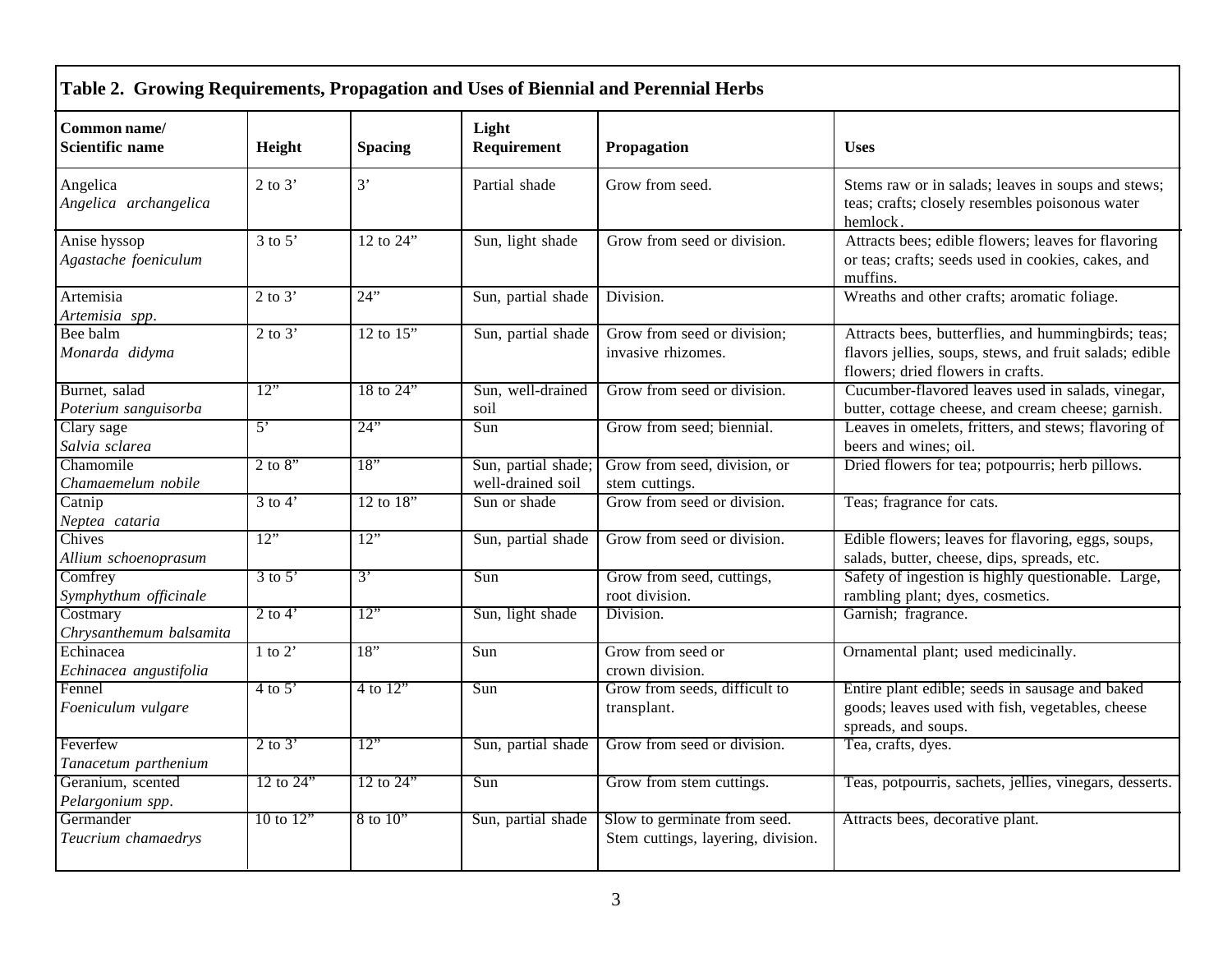| Table 2. Growing Requirements, Propagation and Uses of Biennial and Perennial Herbs |                                  |                                    |                             |                                                                       |                                                                                                                          |
|-------------------------------------------------------------------------------------|----------------------------------|------------------------------------|-----------------------------|-----------------------------------------------------------------------|--------------------------------------------------------------------------------------------------------------------------|
| Common name/<br><b>Scientific name</b>                                              | Height                           | <b>Spacing</b>                     | Light<br>Requirement        | Propagation                                                           | <b>Uses</b>                                                                                                              |
| Horehound<br>Marrubium vulgare                                                      | 24"                              | 15"                                | Full sun                    | Grow from seed, cuttings,<br>or division.                             | Attracts bees; tea; flavoring in candy, crafts.                                                                          |
| Hyssop<br>Hyssopus officinalis                                                      | $24$ "                           | $\overline{15"}$                   | Sun<br>or division          | Grow from seed, stem cuttings,<br>usage, potpourris.                  | Attracts bees and butterflies; mostly decorative.                                                                        |
| Lavender<br>Lavandula angustifolia                                                  | $24$ to $36"$                    | 18"                                | Sun                         | Grow from seed or stem cuttings.                                      | Potpourris; herb pillows; crafts, vinegars<br>and jellies.                                                               |
| Lemon balm<br>Melissa officinalis                                                   | $\overline{3}$                   | $\overline{2}$                     | Sun, light shade            | Grow from seed, stem cuttings,<br>or division.                        | Teas; flavors soups, stew, fish, poultry,<br>vegetables, and meat dishes; garnish; potpourris                            |
| Lemon verbena<br>Aloysia triphylla                                                  | 2 to 5'                          | 12 to 24"                          | Sun                         | Grow from stem cuttings<br>salads, and jellies; teas.                 | Potpourris; herb pillows; lemon flavoring,<br>for drinks.                                                                |
| Lovage<br>Levisticum officinale                                                     | $\overline{3}$ to $\overline{5}$ | $\overline{2}$                     | Sun, partial shade          | Sow seeds late summer; division.                                      | Seeds in breads, butters, and cakes; teas; leaves in<br>soup, stew, cheese, cookies, and chicken dishes;<br>root edible. |
| Marjoram<br>Majorana hortensis                                                      | 1 to 2'                          | $\overline{12}$                    | Sun                         | Grow from stem cuttings, division,<br>or seed.                        | Flavoring for meats, salads, omelets, vinegars;<br>jellies; teas; flower head for crafts.                                |
| Oregano<br>Origanum vulgare and<br>O. vulgare subsp. hirtum                         | $24$ "                           | 8 to 12"                           | Sun                         | Grow from cuttings or division.                                       | Flavoring for tomato dishes, meat, poultry and<br>pork stuffings; vegetables and sauces, etc.                            |
| Peppermint<br>Mentha x piperita                                                     | 36"                              | $\overline{18}$                    | Sun, light shade            | Cuttings and division<br>recommended; invasive rhizomes.              | Teas, fragrance.                                                                                                         |
| Rosemary<br>Rosemarinus officinalis                                                 | $3$ to $6'$                      | $\overline{12}$                    | Sun                         | Seeds slow to germinate; use stem<br>cuttings, layering, or division. | Teas; flavoring for vinegar, jam, bread, butters,<br>stuffing, vegetables, stew, and meat dishes.                        |
| Rue<br>Ruta graveolens                                                              | $\overline{3}$                   | $12$ to $18"$                      | Sun                         | Grow from seed, stem cuttings,<br>or division.                        | Decorative plan.t                                                                                                        |
| Sage<br>Salvia officinalis                                                          | $18$ to $30'$                    | 12"                                | Sun                         | Grows slowly from seed; stem<br>cuttings, division, layering.         | Seasoning for meat, vegetable and egg dishes;<br>stuffings.                                                              |
| Sage, pineapple<br>Salvia elegans                                                   | $2$ to $3'$                      | 24"                                | Sun                         | Stem cuttings.                                                        | Attracts hummingbirds and butterflies; teas;<br>potpourri; cream cheese; jams, jellies.                                  |
| Santolina<br>Santolina chamaecyparissus                                             | $24$ "                           | $\overline{2}$ to $\overline{3}$ ' | Sun, needs good<br>drainage | Slow to germinate from seeds                                          | Dried arrangements and potpourris; accent plant.                                                                         |
| Sorrel<br>Rumex spp.                                                                | $3$ to $4'$                      | $\overline{12}$                    | Sun                         | Grow from seed.                                                       | Flavoring of soups, butters, omelets; some<br>species of sorrel are toxic.                                               |
| Southernwood<br>Artemisia abrotanum                                                 | 4'                               | 18"                                | Sun, well-drained<br>soil   | Stem cuttings, division.                                              | Teas; sachets; potpourris.                                                                                               |
| Spearmint<br>Mentha spicata                                                         | 18"                              | $\overline{18}$                    | Sun, partial shade          | Cuttings or division<br>recommended; invasive rhizomes.               | Teas; flavors sauces, jellies, and vinegars;<br>leaves in fruit salad, peas, etc.                                        |